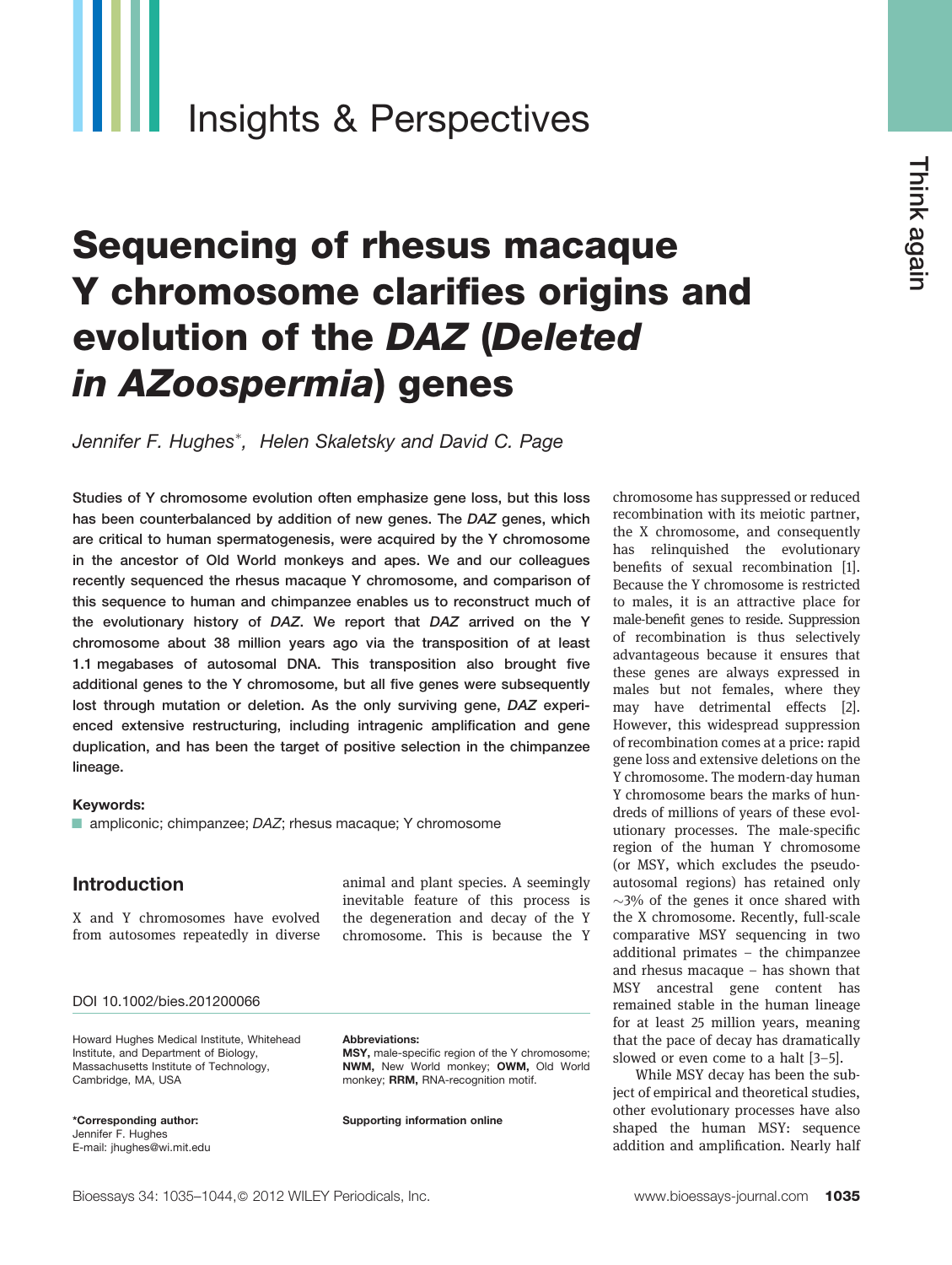of the euchromatic human MSY is comprised of ''ampliconic'' sequence, which is populated with genes that are exclusively expressed in the testis [6]. While some of the MSY's ampliconic genes date back to the ancestral autosomes from which the X and Y evolved, others have arrived more recently via transpositions from the X chromosome and autosomes. A unifying feature of these recently added genes, in addition to their multicopy nature and testis-specific expression pattern, is their high degree of divergence from their autosomal or X-linked predecessors. This divergence is likely a consequence of new or specialized functional roles (e.g. in spermatogenesis) acquired by these genes after they took up residence on the MSY.

No gene exemplifies these evolutionary transitions better than DAZ (Deleted in AZoospermia), which arrived on the MSY as part of a transposition from chromosome 3 in the Old World monkey (OWM) – ape ancestor (together, the catarrhine primates) [7]. There are four highly similar copies of DAZ on both the human and chimpanzee reference MSYs [4, 6, 8], and several lines of evidence suggest that the DAZ genes play an important role in spermatogenesis (Box 1). Comparison of Y-linked DAZ to its autosomal homologue, DAZL, reveals that the DAZ genes experienced an extraordinary degree of structural change in the Y lineage. We and our colleagues recently determined the MSY sequence of an OWM, the rhesus macaque [5], and this sequence allows us to see that DAZ followed a distinct evolutionary trajectory in the rhesus lineage. In light of the new rhesus MSY sequence, we now revisit and clarify the evolutionary history of the DAZ genes. For each of three major processes in DAZ's history – transposition, intragenic amplification, and gene duplication – we will first present what was known based on human and chimpanzee sequence and then introduce novel insights based on our comparative analyses with the more distantly related primate, the rhesus macaque.

# DAZ arrived on the Y chromosome as part of a massive autosomal transposition encompassing six genes

DAZ was the first MSY gene shown to have arisen via transposition of an

#### Box 1

#### Evidence for DAZ's role in spermatogenesis

Recurrent deletions on the Y chromosome are the leading genetic cause of spermatogenic failure in men [9]. Several of these deletions, which are caused by ectopic recombination between ampliconic repeats, remove some or all copies of DAZ [10–13]. However, these deletions ablate other testis-specific genes and gene families as well, and no deletions or mutations have been identified that only affect DAZ. Given the intermingled arrangement of the DAZ genes with other gene families [12] and DAZ's multicopy nature, it is difficult to imagine a human Y-chromosome deletion that would remove all four DAZ genes while leaving all other Y-chromosome genes undisturbed. Fortunately, with recent advances in transgenics in rhesus macaque [14, 15], meaningful study of DAZ function may soon be possible. In rhesus, there are only two copies of DAZ [5], potentially making targeted mutagenesis feasible. Rhesus spermatogenesis is very similar to that in human [16], so phenotypic insight gained from such studies will be medically relevant.

Additional evidence for involvement of DAZ in spermatogenesis comes from functional studies of its autosomal progenitor, Dazl, in mouse. Adult Dazl knockout mice of both sexes are infertile and have severely impaired germ cell development [17]. Indeed, studies of Dazl-deficient mice reveal that the gene plays a central role in fetal germ cell development in both sexes [18]. Furthermore, autosomal homologs of DAZ are conserved throughout metazoa and have been shown to be critical for fertility in Drosophila, Caenorhabditis elegans, Xenopus, and zebrafish [19–22].

autosomal gene to the MSY [7]. Direct evidence that DAZ had an autosomal progenitor (DAZL) came from analyses of human testis cDNA clones mapping to chromosome 3 whose sequences were homologous to, but clearly distinct from, Y-linked DAZ [7]. Southern blot analyses revealed that Y-linked DAZ was present in catarrhine primates but absent in New World monkeys (NWM) and more distantly related mammals [10, 23, 24], indicating that the chromosome 3 transposition event that brought DAZ to the MSY occurred 25–42 million years ago [25]. Outside the coding sequence of the DAZ gene, however, very little chromosome-3-homologous sequence was found on either the human MSY (Fig. 1) or chimpanzee MSY (data not shown).

The chromosome 3 transposition event occurred in the common ancestor of human, chimpanzee, and rhesus, so we analyzed the rhesus MSY sequence for traces of this event. We found that the rhesus MSY contains chromosome-3-homologous sequences that span roughly 1.1 megabases (Mb) of chromosome 3 (Fig. 1). This region of chromosome 3 contains not only DAZL, but also five other coding genes, and we found pseudogene remnants of four of these genes on the rhesus MSY. These observations lead us to two conclusions about the introduction of DAZ to the MSY. First, the transposed segment was at least 1.1 Mb in size, and roughly 8% of the euchromatic portion of the present-day rhesus MSY is derived from the chromosome 3 transposition (compared to only  ${\sim}1\%$  in human). This massive segmental duplication is  $\sim$ 20 times the average size of catalogued transpositions in primate genomes [26]. Second, after arriving on the MSY, five of the six genes within the transposed region decayed or were deleted.

These observations enabled by analysis of the rhesus MSY sequence illustrate anew an oft-repeated theme in Y chromosome evolution: gene addition followed by decay. About 105 million years ago, in the ancestor of eutherian mammals, a 47-Mb autosomal segment was translocated from an autosome to the shared, pseudoautosomal region of the X and Y chromo-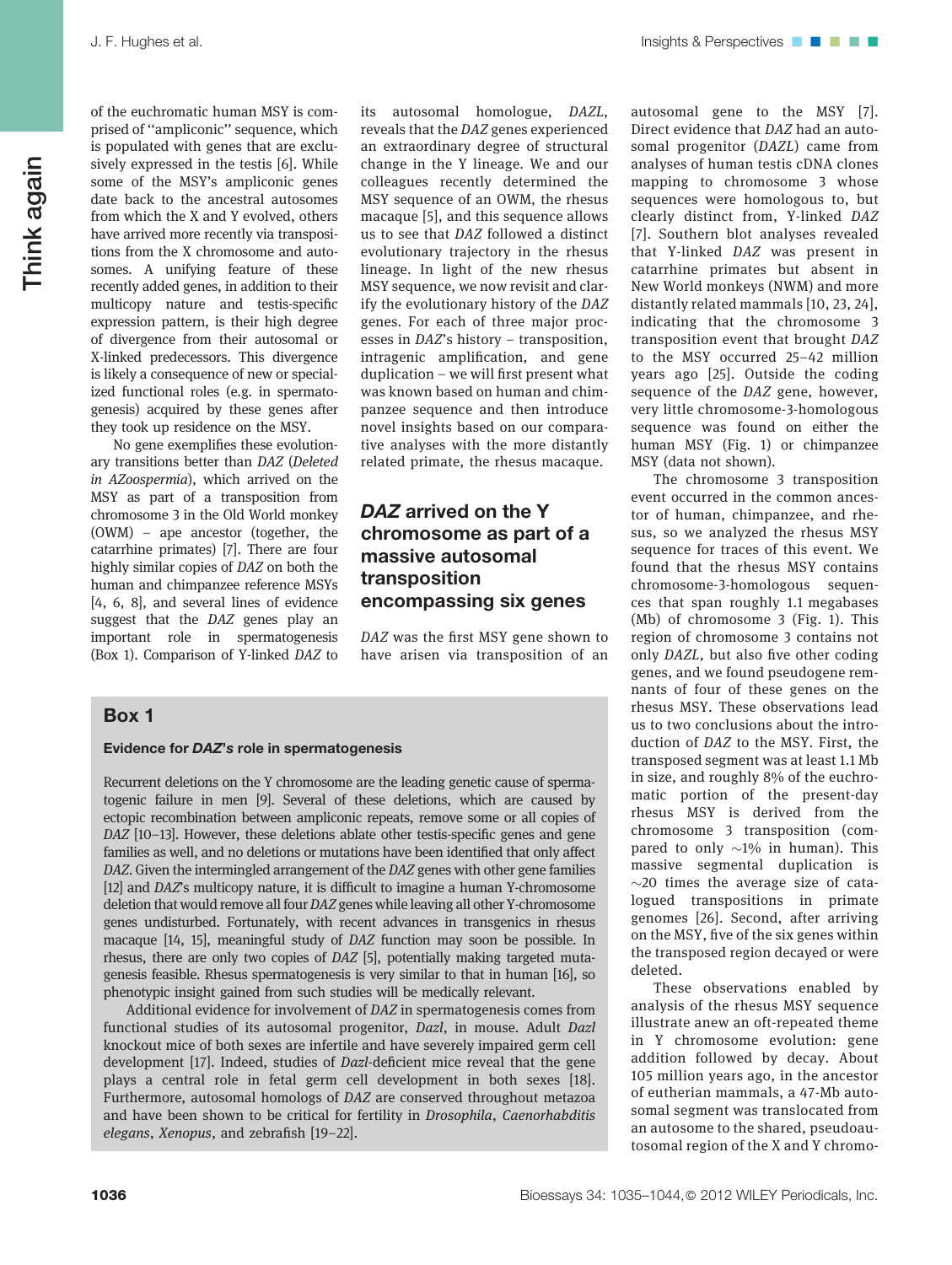

Figure 1. Remnants of chromosome 3 transposition on rhesus and human MSYs. A: Dotplot analyses of entire human (left) and rhesus (right) MSY sequences vs. 1.1-Mb region from human chromosome 3. Schematic representations of rhesus and human Y chromosomes are shown to scale. B: Separate dot-plot analyses of selected regions of human (left) and rhesus (right) MSY sequences vs. 1.1-Mb region from human chromosome 3. Position and orientation of Y chromosome DAZ genes and six chromosome 3 genes (including DAZL) are indicated by arrows on plot axes. For all plots, chromosome 3 sequence was masked with RepeatMasker (www.repeatmasker.org) prior to analysis. Each dot within the plot represents 100% identity within 30-bp window (A) or 20-bp window (B). Dot-plots were generated using custom perl code (''Fast Dot Plot'' available at http://pagelab.wi.mit.edu/materialrequest.html). MSY, male-specific Y; cen, centromere.

somes [27, 28]. Following suppression of X–Y crossing over, this resulted in addition of 162 new genes to the MSY, yet only 12 remain on the present-day human MSY [5]. These surviving genes evidently persisted because of the action of purifying selection [3, 5, 29]. Similar scenarios have played out multiple times in Drosophila as well, where several instances of recent sex chromosome–autosome fusion events have generated ''neo-Y'' chromosomes [30], enabling the opportunity to study the shortterm effects of Y-chromosome linkage and the resulting loss of recombination. The best characterized neo-Y system is that of Drosophila miranda, where massive gene loss has occurred in the short timespan of 1 million years [31].

## DAZ has undergone extensive intragenic amplification and pruning

While the chromosome 3 transposition event carried a total of six genes to the MSY, only DAZ survived, likely because it acquired a novel function that was selectively advantageous to males. A new role for DAZ is suggested by its significant structural reorganization compared to DAZL, resulting in an increase in both overall size of the transcription unit (from 18.7 kilobases [kb] to 84.0 kb) and total exon number (from 11 to 50; Fig. 2A). DAZ experienced two independent internal amplifications, creating a 2.4-kb genomic repeat and a 10.8-kb genomic repeat [7, 8]. The 2.4-kb unit was apparently

amplified before the 10.8-kb unit, as shown by the fact that some copies of the 10.8-kb unit also contain a partially duplicated 2.4-kb unit (e.g. human DAZ1 in Fig. 2A). The boundaries of both repeat units are identical in human, chimpanzee, and rhesus, indicating that both internal amplifications occurred initially in the catarrhine ancestor. The 10.8-kb repeat encompasses exons 2–6, which encode the RNA-recognition motif or RRM domain. In DAZL, this domain has been implicated in translational regulation [32, 33]. The 2.4-kb repeat encompasses exons 7 and 8, but only exon 7 contributes to the coding sequence. The encoded 24-amino-acid repeat has no known function but is extraordinarily polymorphic in copy number and sequence among men [34–36].

In human, DAZ also differs significantly from DAZL at the level of mRNA processing as a number of exons are selectively pruned from the DAZ transcript [7, 8]. Exon 9 of DAZ is present in the genomic MSY sequence but excluded from the processed mRNA (Fig. 2A), even though its donor and acceptor splice sites are identical to those found in DAZL, where it is included in the processed mRNA. In addition, while both exons 7 and 8 are contained within the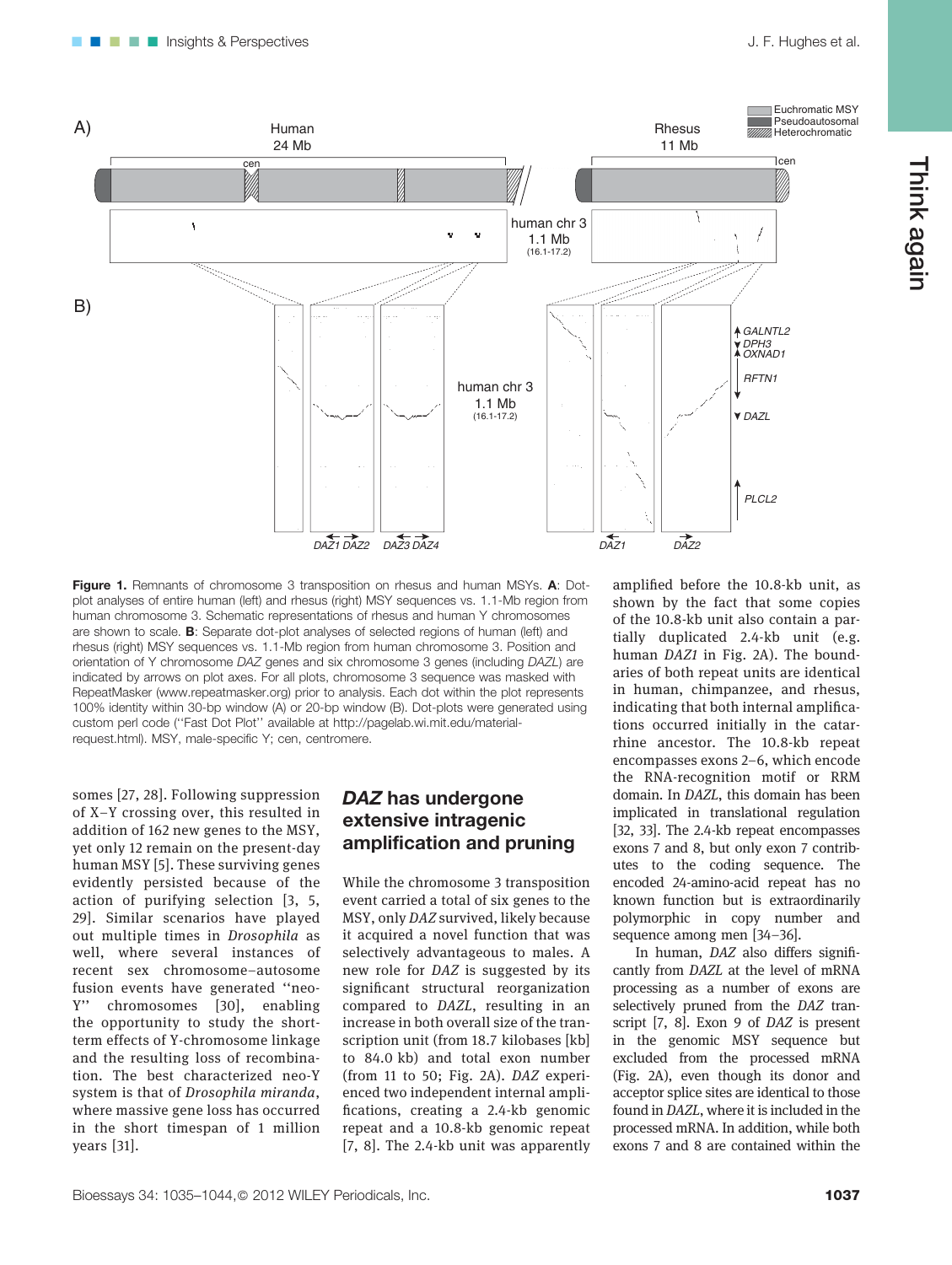A)



Human/Rhesus *DAZL*





Rhesus *DAZ*



#### Included in mRNA Excluded from mRNA



Figure 2. Structure of members of the DAZ gene family in human and rhesus macaque. A: The exon-intron structure of each member of the DAZ gene family is shown to scale. Vertical lines and boxes represent exons, and exon number is indicated below. Horizontal lines represent introns. Exons that are spliced into mRNA product are shown in blue, and exons that are in genomic sequence but not spliced into mRNA are shown in orange. Asterisk after exon number indicates presence of mutation disrupting dinucleotide splice site; absence of asterisk indicates intact dinucleotide splice site. Asterisk above exon 8 indicates shortened exon. Splicing patterns for human [7, 8] and rhesus [5] genes determined by cDNA sequencing. B: Donor splice site strength of various versions of exon 8 was evaluated using maximum entropy analysis [39] of 9-mers at 5' splice sites. Scores for amplified copies of exon 8 in rhesus DAZ1 and DAZ2 are shown. Score for human DAZL is shown at left. Bars in graph are color-coded to indicate inclusion or exclusion in mRNA splicing as shown, and correspond in sequence order to the order of the exons in the Rhesus DAZ gene, as given above (e.g. the 5<sup>th</sup> orange bar corresponds to the 5<sup>th</sup> occurrence of exon 8).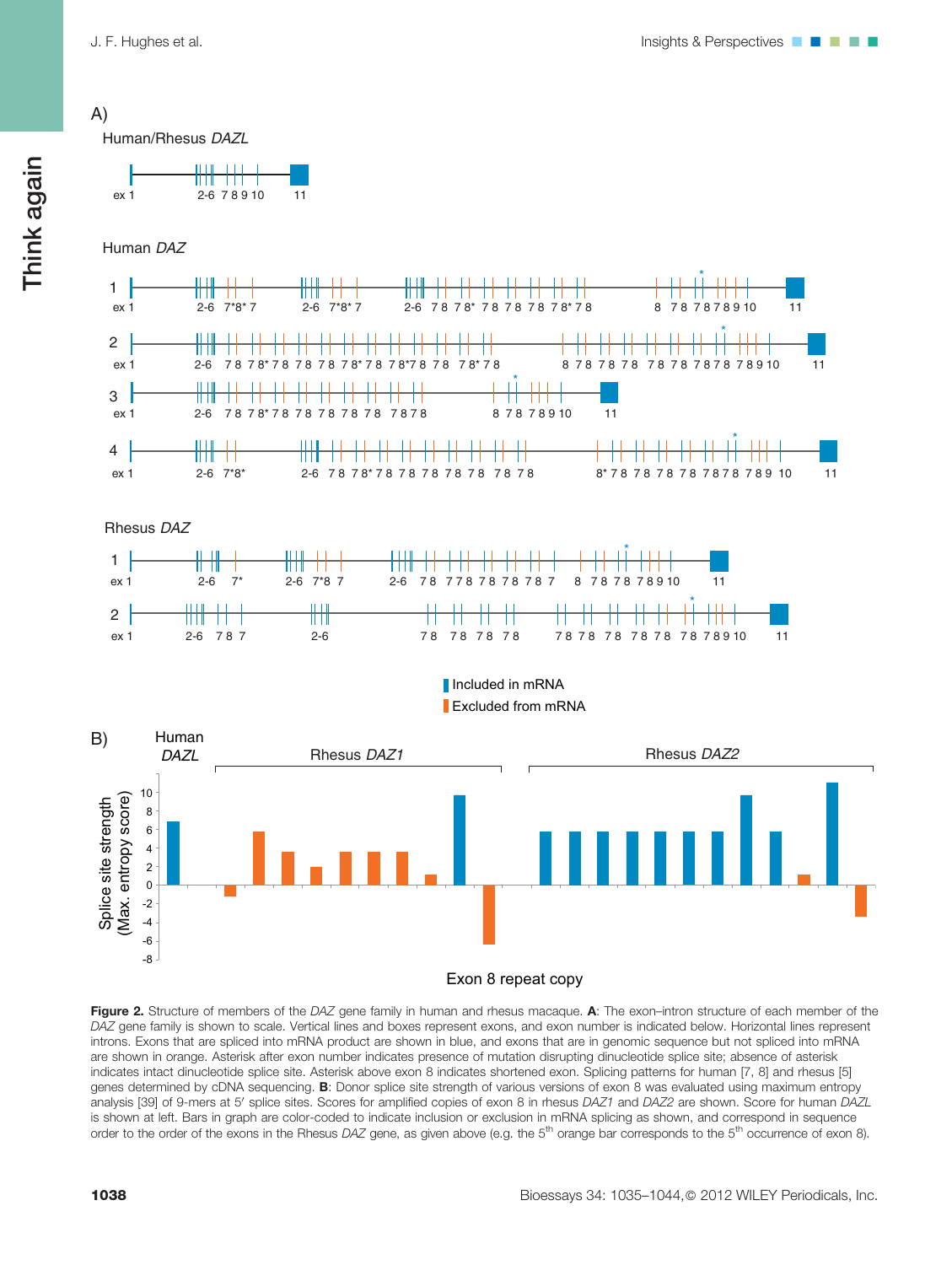2.4-kb repeat unit, only exon 7 is spliced into the DAZ transcript (Fig. 2A). Most of the exon 8 copies have retained the splice site dinucleotides present in DAZL (Fig. 2A), so the regulation of mRNA processing likely relies on more complex cues.

In rhesus macaque, there are two copies of DAZ with divergent mRNA processing patterns, and our comparison of these two sequences sheds light on the selective pruning process. One copy of rhesus DAZ displays the same splicing pattern seen in human, where the amplified copies of exon 8 are excluded from the processed mRNA (Fig. 2A). The second copy of rhesus DAZ incorporates the amplified copies of exon 8 into the processed mRNA, which lengthens the predicted protein by 136 amino acids. This second version of DAZ in rhesus may represent an intermediate state, having experienced the internal amplifications but not the deactivation of exon 8 within the repeats.

A comparison of these two versions of DAZ in rhesus helps us discern the more subtle sequence changes that are responsible for this differential splicing pattern. A variety of short exonic sequence motifs are known to either enhance or suppress splicing [37, 38], but our analysis of the rhesus DAZ copies showed no correlation between the relative distribution of these motifs in exon 8 copies with inclusion or exclusion in mRNA processing. However, we did find a significant difference

between included and excluded exon 8 copies when we compared the strengths of their 5' splice sites, which encompass nine nucleotides at the exon–intron boundary, using maximum entropy analysis (Fig. 2B;  $p = 0.0007$ , one-tailed Mann–Whitney test) [39].

In rhesus, the exon 8-inclusive DAZ copy is transcribed more robustly than the selectively spliced copy [5], which might explain why a previous study found only the exon-8-containing DAZ in another OWM – Macaca fascicularis, or the cynomolgus macaque [40]. We have confirmed the presence of a second divergent copy of DAZ in this species using RT-PCR and sequencing of testis cDNA (Fig. 3A; GenBank accession





in primates and evidence for positive selection in chimpanzee. A–C: Maximum likelihood trees based on aligned sequences from (A) mRNAs, (B) introns, and (C) exons 2–6. Sequences were aligned using ClustalW and adjusted by hand in MacVector 12.0. Phylogenetic trees were generated using DNAML in Phylip 3.69 [48] with default parameters (http://cmgm.stanford.edu/phylip/ dnaml.html). Graphical representations of trees were generated using FigTree 1.3.1 (http://tree.bio.ed.ac.uk/software/figtree). Numerical identifiers in DAZ gene names differentiate copy number only and do not indicate interspecies orthologies. Scale for branch lengths given in substitutions per site. C: For genes with multiple RRM repeats, repeat number is indicated after dash. Lineagespecific dN/dS ratios were calculated using the free-ratio model implemented in PAML [46]. All non-zero dN/dS ratios are indicated on branches. To determine statistical significance, the log-likelihood ratio test was used to compare observed ratio to a neutral evolution model where dN/dS is fixed at 1 (model 1 vs. 2 in PAML) [47].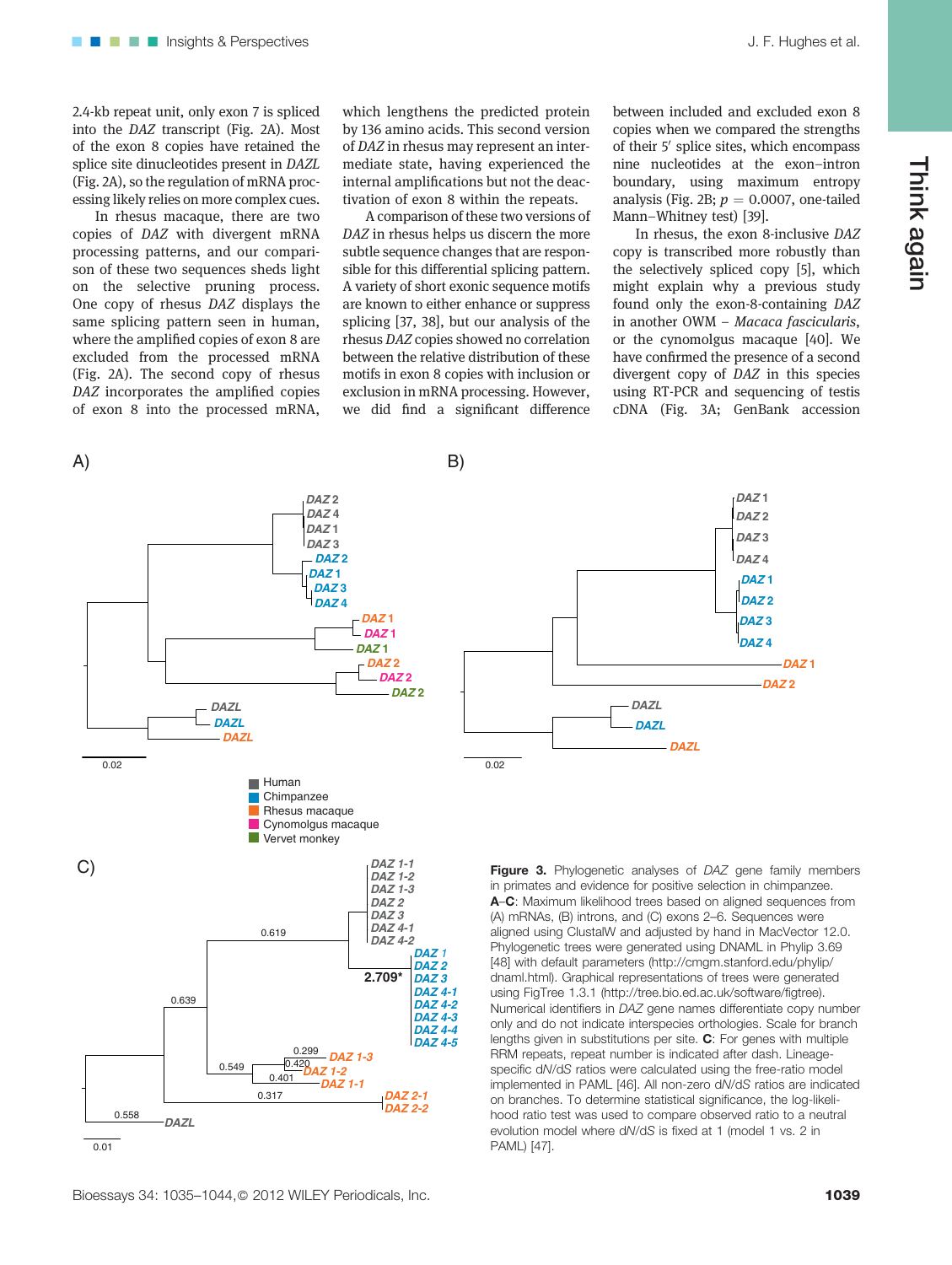number JQ975875). In addition, BLAST searches of male genomic DNA sequence from a more distantly related OWM (Chlorocebus aethiops, vervet monkey) revealed the presence of the same two divergent DAZ copies (Fig. 3A), indicating that the alternative patterns of DAZ transcription in rhesus are likely conserved in OWMs.

### Duplicated DAZ genes evolved in concert in the ape lineage but diverged from each other in the OWM lineage

DAZ experienced not only extensive internal amplification but also wholegene duplication. In both human and chimpanzee, there are two pairs of DAZ genes, or a total of four copies. Each DAZ pair is situated within a palindrome [4, 6, 8], which is a structure composed of two large mirror-image repeats, or arms, separated by a short non-repeat sequence. The palindromes containing DAZ in human and chimpanzee are very similar, but are not found in gorilla [41], so the initial formation of this palindrome might be a relatively recent event, occurring between 6 and 9 million years ago [25]. The paired arms of MSY palindromes undergo frequent gene conversion, which maintains a strikingly high degree of sequence identity [6, 41]. Within the DAZ palindromes, the arm-to-arm identity is 99.97% in human and 99.98% in chimpanzee [4, 6]. Therefore, the DAZ copies within each species, despite exhibiting a high degree of structural variation (Fig. 2), are remarkably similar to each other at the nucleotide level (Figs. 4 and 5).

There are two copies of the DAZ palindrome on the reference MSYs of both human and chimpanzee. However, we conclude that the palindrome duplication events, which increased the DAZ copy number from two to four, occurred independently in each lineage. The two palindromes are essentially adjacent in human, but are located on opposite arms of the chromosome, and over 9 Mb apart, in chimpanzee. Furthermore, close inspection of this region in human revealed that the palindrome duplication event was caused by ectopic recombination between human-specific Alu elements [12], and comparative sequencing in chimpanzee [4] confirms the absence of the corresponding Alus. The parallel duplication of the DAZ palindrome in human and chimpanzee suggests strong selective pressure to optimize DAZ copy number and thereby maximize reproductive fitness [42]. This speculation is consistent with a recent study identifying a significant association between reduced DAZ copy number and clinically low sperm count in men [43].

We now conclude that DAZ was duplicated in the OWM ancestor as well. Some previous studies indicated that DAZ is single copy in OWMs [24, 40], while another study found two distinct copies of DAZ in OWMs [44]. The complete MSY sequence confirms that there are precisely two copies of DAZ in rhesus, and we also found evidence for at least two DAZ copies in two other OWM species, the cynomolgus macaque and the vervet monkey. The genomic sequence of the rhesus MSY reveals that the DAZ gene is not contained within a palindrome or other type of ampliconic structure, as it is in human and chimpanzee. Phylogenetic analyses indicate that the two copies of DAZ in rhesus do not experience extensive sequence homogenization and have diverged from each other (Fig. 3). In a phylogenetic tree generated using DAZ mRNA sequences, the two copies of DAZ in rhesus macaque, cynomolgus macaque, and vervet monkey form distinct and distant clusters (Fig. 3A), confirming that the two DAZ copies have been evolving independently in all three species. By contrast, the copies of DAZ in human and chimpanzee cluster in a species-dependent manner (Fig. 3). Since DAZ was duplicated prior to the human–chimpanzee split, this tree topology indicates ongoing gene conversion among all DAZ copies within the human MSY and the same within the chimpanzee MSY.

In rhesus, there is little evidence for gene conversion in the genomic sequence spanning the coding regions of the two DAZ genes, but gene conversion has still had an impact on the evolution of DAZ. The regions immediately upstream of each rhesus DAZ gene (and including the first coding exon) share 99.8% identity across 30 kb, which is markedly higher than the average identity of 86.2% found over the remainder

of the genomic locus (Fig. 4A and D) and on par with the level of identity seen between DAZ copies in human (Fig. 4C). This striking degree of conservation may point to the presence of important regulatory signals within this region. The majority of this region is not conserved in human (Fig. 4B), implying divergence of transcriptional control of the DAZ family in human and rhesus. Both copies of rhesus DAZ display testisspecific expression [5], as in human. However, detailed studies of the developmental timing and cell-type-specific pattern of DAZ expression have yet to be conducted in rhesus, so more subtle species differences may indeed exist.

# The putative RNA binding domain of DAZ shows signs of positive selection in the chimpanzee lineage

A previous phylogenetic analysis of the DAZ genes in primates found evidence of purifying (negative) selection acting to conserve the encoded amino acid sequence across most of the gene [45]. We decided to specifically examine the RRM domain of DAZ for evidence of positive selection. Because the RRM domain is likely to serve a critical function, based on its amplification within the DAZ gene as well as experimental studies of the DAZL protein, this domain is a possible target for positive selection to alter the protein's function. Therefore, we performed a more detailed phylogenetic study of this region of DAZ to look for evidence of positive selection, namely an elevated rate of nonsynonymous substitutions (dN) compared to synonymous substitutions (dS). Each of the DAZ genes in human, chimpanzee, and rhesus contains between one and five copies of the RRM domain encoded by exons 2–6 (Fig. 2A and data not shown). We analyzed all copies of the coding sequences spanning the RRM repeat in each of the three species (20 sequences in total) using human DAZL sequence as an outgroup (Fig. 3C).

The results of this analysis provide further insights into both the dynamics of gene conversion within the DAZ genes and the impact of selection. The resulting tree topology shows tight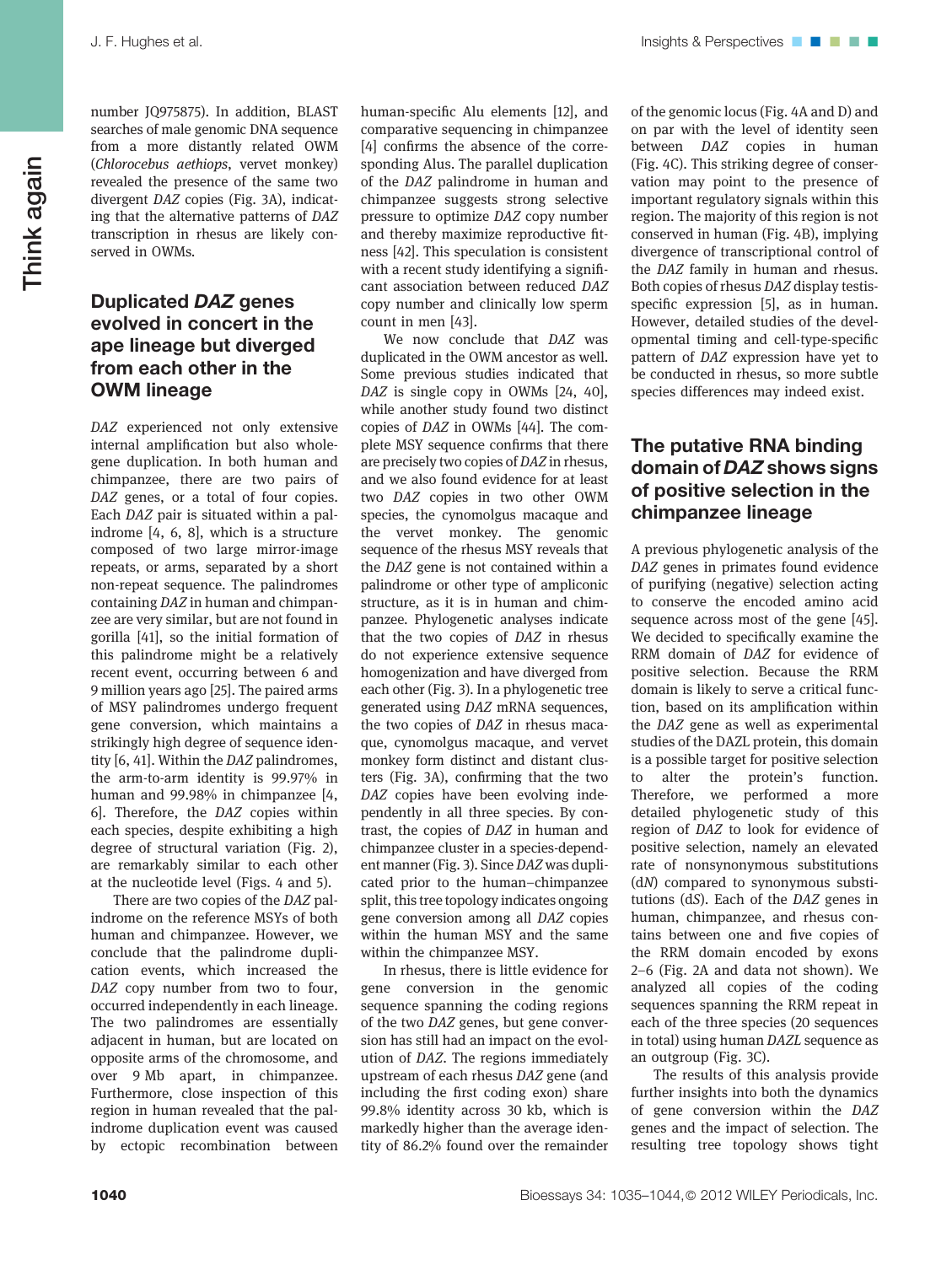Think again



Figure 4. Degree of conservation of DAZ genomic sequences within species and between species. A-C: Dot-plot analyses of (A) rhesus DAZ1 vs. rhesus DAZ2, (B) rhesus DAZ1 vs. human DAZ1 and DAZ2 (in human MSY palindrome P2), and (C) human DAZ1 and DAZ2 (palindrome P2) vs. human DAZ3 and DAZ4 (palindrome P1). Each dot within the plot is color-coded to reflect window size as indicated. Position, orientation, and exon–intron structure of genes are shown schematically on each axis. Gray shading indicates location of conserved 30-kb upstream region in rhesus, which is largely absent in human. D: Slidingwindow analyses for DAZ genomic sequences in rhesus. Pairwise percent identity was calculated in 1,000-bp windows and displayed using VISTA [49].

species-specific clustering of the RRM repeats in human and chimpanzee (Fig. 3C), indicating that, in these species, intragenic (between-repeat) gene conversion may be acting in concert with intergenic gene conversion to maintain a high degree of identity between all RRM repeats within the DAZ genes. By contrast, the RRM repeats from the two DAZ genes in rhesus form separate clusters, and the repeats in rhesus DAZ1 have diverged substan-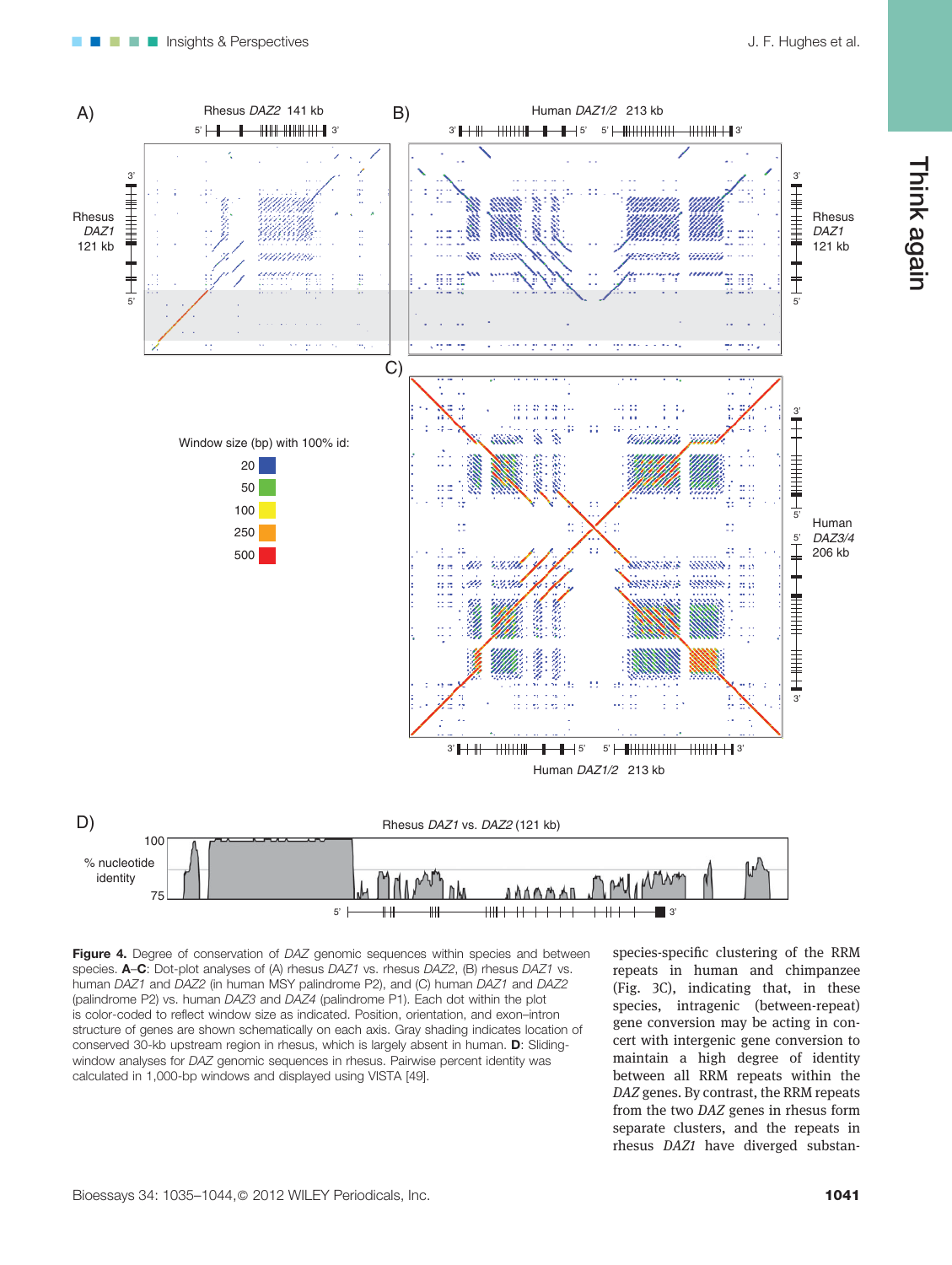

Figure 5. Evolutionary history of the DAZ gene family. Phylogenetic tree shows evolutionary relationships between human, chimpanzee, and rhesus. Timeline is shown at left. Species divergence dates from http://www.timetree.org [25]. Dates of chromosome 3 transposition and initial DAZ duplication estimated as described in text. Timing of all other depicted events is only relative to other events. DAZ genes are shown as rectangles, with shading indicating major repeat domains. Palindromes shown as oppositely facing block arrows. MYA, millions of years ago; OWM, Old World monkey; NWM, New World monkey.

tially from each other compared to the other gene copies. We then tested for evidence of positive selection in each branch of the phylogenetic tree [46], and found that the chimpanzee lineage shows a statistically significant elevation of the  $dN/dS$  ratio (2.709,  $p = 0.004$ ; likelihood ratio test [47]). We previously speculated that positive selection targeting spermatogenesis factors on the Y chromosome has been more intense in the chimpanzee lineage than in human or rhesus [3–5]. Genetic hitchhiking associated with such positive selection provides a possible explanation for the acceleration of gene loss observed in the chimpanzee lineage [2]. Our new analysis indicates that the putative RNA-binding domain of the DAZ proteins has been the target of positive selection in the chimpanzee lineage.

## The rhesus MSY sequence enables a more complete reconstruction of DAZ evolution

With three MSY sequences in hand – human, chimpanzee, and rhesus macaque – we now have a 25-million-year view into the history of DAZ on the MSY and the ability to construct a more detailed model of the major events that shaped these genes (Fig. 5). It was previously recognized that DAZ transposed to the MSY from chromosome 3 in the

catarrhine primate lineage after the divergence of catarrhines from NWMs but before the divergence of OWMs and apes [10, 23] (between 25 and 42 million years ago [25]). We now know that this transposition event was at least 1.1 Mb in size and that DAZ was accompanied by five other chromosome-3 homologous genes, all of which have since decayed or been deleted. Only DAZ, which acquired an important malespecific function, survived. Molecular clock dating of the transposition event is now possible using the sizeable chromosome-3 homologous sequence found on the rhesus MSY. The degree of nucleotide divergence within neutrally evolving intragenic sequence between the MSY and chromosome 3 correlates with the time since transposition, yielding an estimate of  $\sim$ 38.5 million years ago (Supplementary Note). This estimate places the timing of the transposition event shortly after the NWM–catharrine split, validating and refining previous estimates based on genomic hybridization [10, 23]. Molecular clock analyses based on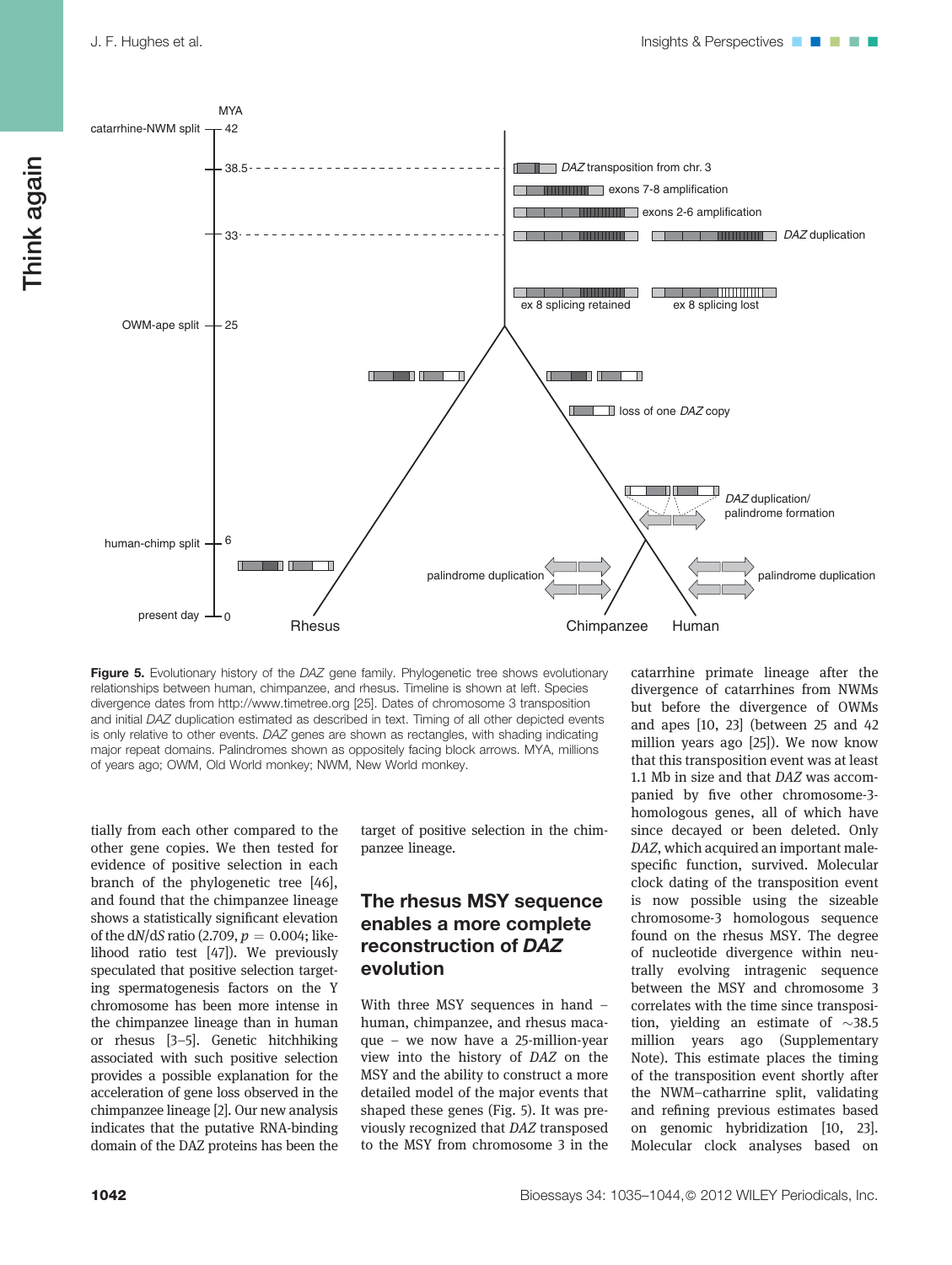human or chimpanzee sequence would not be as accurate because the high degree of gene conversion experienced by DAZ in these species might reduce the rate of molecular evolution [41] (Fig. 3) and bias the estimate.

It is also now evident that DAZ was first duplicated relatively early in its evolutionary history – before the OWM–ape split (Fig. 5). We conclude that this event occurred in the common ancestor based on the fact that rhesus has retained two divergent DAZ genes. One copy is clearly more ancestral because it retains DAZL-like splicing of exon 8 within the 2.4-kb repeat. The more derived copy, which lost splicing of the amplified exon 8, is the only version of the gene that survived in the human/chimpanzee lineage, where it was subsequently amplified. Unless DAZ lost exon 8 splicing independently in the OWM and ape lineages, which seems improbable, we can conclude that DAZ was first duplicated in the catarrhine ancestor. Using molecular clock estimates based on the divergence of the two DAZ copies in rhesus, we estimate that this initial duplication event occurred  $\sim$ 33 million years ago (Supplementary Note).

# **Conclusions**

Assembling the MSY sequence of an OWM, the rhesus macaque [5], has contributed substantially to our view of the evolution of the catarrhine Y chromosome, and in particular, the DAZ genes. Because we completed the rhesus MSY sequence to the same rigorous standards as the human and chimpanzee MSYs [4, 6], we were able to reconstruct and date important evolutionary events and processes that shaped this multicopy gene family. Since the rhesus macaque is among the best available model systems in which to study the function of DAZ, knowledge of the rhesus DAZ sequence will be a valuable resource to reproductive biologists. Human, chimpanzee, and rhesus represent only three lineages of over 150 catarrhine primate species. Yet, even among these three species, we see tremendous variation in the evolutionary trajectory of the DAZ genes, with possible implications for transcriptional regulation and protein function. Comparative sequencing in additional branches of the catarrhine tree will further expand our understanding of this biologically important gene family and its fascinating evolutionary history.

#### Acknowledgments

We thank W. Warren and K. Dewar at the Genome Institute at Washington University for providing genomic sequence from a male vervet monkey. We thank W. Bellott, C. Burge, R. Desgraz, G. Dokshin, Y.C. Hu, M. Kojima, B. Lesch, and K. Romer for useful discussion and comments on the manuscript. This work was supported by the National Institutes of Health, the Howard Hughes Medical Institute, and the Charles A. King Trust.

#### **References**

- 1. Barton NH, Charlesworth B. 1998. Why sex and recombination? Science 281: 1986–90.
- 2. Rice WR. 1987. Genetic hitchhiking and the evolution of reduced genetic activity of the Y sex chromosome. Genetics 116: 161-7.
- 3. Hughes JF, Skaletsky H, Pyntikova T, Minx PJ, et al. 2005. Conservation of Y-linked genes during human evolution revealed by comparative sequencing in chimpanzee. Nature 437: 100–3.
- 4. Hughes JF, Skaletsky H, Pyntikova T, Graves TA, et al. 2010. Chimpanzee and human Y chromosomes are remarkably divergent in structure and gene content. Nature 463: 536–9.
- 5. Hughes JF, Skaletsky H, Brown LG, Pyntikova T, et al. 2012. Strict evolutionary conservation followed rapid gene loss on human and rhesus Y chromosomes. Nature 482: 82–6.
- 6. Skaletsky H, Kuroda-Kawaguchi T, Minx PJ, Cordum HS, et al. 2003. The malespecific region of the human Y chromosome is a mosaic of discrete sequence classes. Nature 423: 825–37.
- 7. Saxena R, Brown LG, Hawkins T, Alagappan RK, et al. 1996. The DAZ gene cluster on the human Y chromosome arose from an autosomal gene that was transposed repeatedly amplified and pruned. Nat Genet 14: 292–9.
- 8. Saxena R, de Vries JW, Repping S, Alagappan RK, et al. 2000. Four DAZ genes in two clusters found in the AZFc region of the human Y chromosome. Genomics 67: 256– 67.
- 9. Walsh TJ, Pera RR, Turek PJ. 2009. The genetics of male infertility. Semin Reprod Med 27: 124-36.
- 10. Reijo R, Lee TY, Salo P, Alagappan R, et al. 1995. Diverse spermatogenic defects in humans caused by Y chromosome deletions encompassing a novel RNA-binding protein gene. Nat Genet 10: 383–93.
- 11. Reijo R, Seligman J, Dinulos MB, Jaffe T, et al. 1996. Mouse autosomal homolog of

DAZ, a candidate male sterility gene in humans, is expressed in male germ cells before and after puberty. Genomics 35: 346–52.

- 12. Kuroda-Kawaguchi T, Skaletsky H, Brown LG, Minx PJ, et al. 2001. The AZFc region of the Y chromosome features massive palindromes and uniform recurrent deletions in infertile men. Nat Genet 29: 279–86.
- 13. Repping S, Skaletsky H, Lange J, Silber S, et al. 2002. Recombination between palindromes P5 and P1 on the human Y chromosome causes massive deletions and spermatogenic failure. Am J Hum Genet 71: 906–22.
- 14. Niu Y, Yu Y, Bernat A, Yang S, et al. 2010. Transgenic rhesus monkeys produced by gene transfer into early-cleavage-stage embryos using a simian immunodeficiency virus-based vector. Proc Natl Acad Sci USA 107: 17663–7.
- 15. Tachibana M, Sparman M, Ramsey C, Ma H, et al. 2012. Generation of chimeric rhesus monkeys. Cell 148: 285–95.
- 16. Plant TM, Ramaswamy S, Simorangkir D, Marshall GR. 2005. Postnatal and pubertal development of the rhesus monkey (Macaca mulatta) testis. Ann NY Acad Sci 1061: 149– 62.
- 17. Ruggiu M, Speed R, Taggart M, McKay SJ, et al. 1997. The mouse Dazla gene encodes a cytoplasmic protein essential for gametogenesis. Nature 389: 73–7.
- 18. Gill ME, Hu YC, Lin Y, Page DC. 2011. Licensing of gametogenesis, dependent on RNA binding protein DAZL, as a gateway to sexual differentiation of fetal germ cells. Proc Natl Acad Sci USA 108: 7443–8.
- 19. Eberhart CG, Maines JZ, Wasserman SA. 1996. Meiotic cell cycle requirement for a fly homologue of human Deleted in Azoospermia. Nature 381: 783–5.
- 20. Houston DW, King ML. 2000. A critical role for Xdazl, a germ plasm-localized RNA, in the differentiation of primordial germ cells in Xenopus. Development 127: 447–56.
- 21. Karashima T, Sugimoto A, Yamamoto M. 2000. Caenorhabditis elegans homologue of the human azoospermia factor DAZ is required for oogenesis but not for spermatogenesis. Development 127: 1069–79.
- 22. Hashimoto Y, Maegawa S, Nagai T, Yamaha E, et al. 2004. Localized maternal factors are required for zebrafish germ cell formation. Dev Biol 268: 152–61.
- 23. Seboun E, Barbaux S, Bourgeron T, Nishi S, et al. 1997. Gene sequence, localization, and evolutionary conservation of DAZLA, a candidate male sterility gene. Genomics 41: 227– 35.
- 24. Yu YH, Lin YW, Yu JF, Schempp W, et al. 2008. Evolution of the DAZ gene and the AZFc region on primate Y chromosomes. BMC Evol Biol 8: 96.
- 25. Hedges SB, Dudley J, Kumar S. 2006. TimeTree: a public knowledge-base of diver-<br>gence times among organisms. gence times among organisms. Bioinformatics 22: 2971–2.
- 26. Cheng Z, Ventura M, She X, Khaitovich P, et al. 2005. A genome-wide comparison of recent chimpanzee and human segmental duplications. Nature 437: 88–93.
- 27. Ross MT, Grafham DV, Coffey AJ, Scherer S, et al. 2005. The DNA sequence of the human X chromosome. Nature 434: 325-37.
- 28. Waters PD, Duffy B, Frost CJ, Delbridge ML, et al. 2001. The human Y chromosome